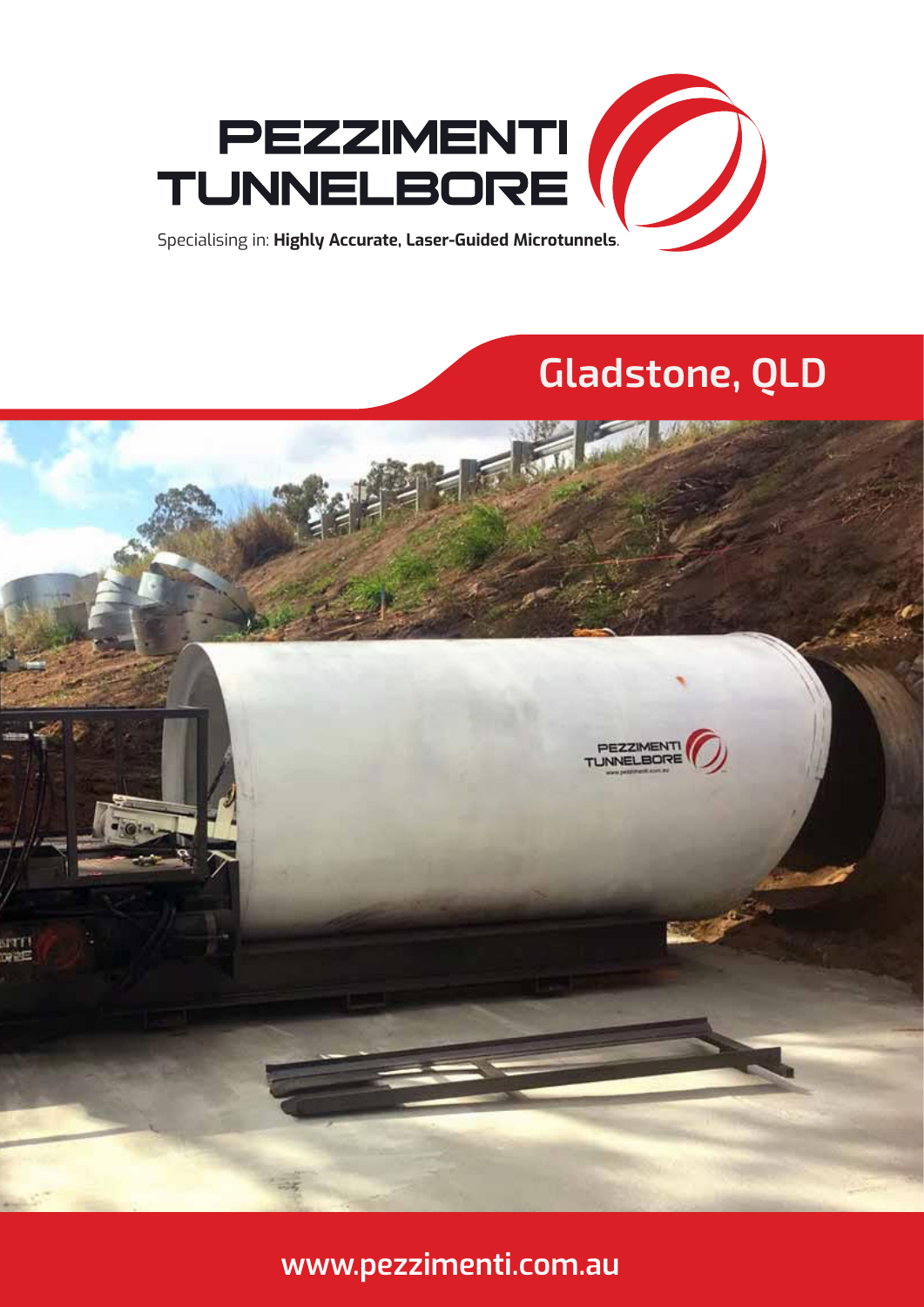# **Gladstone, QLD**



**The scope of works was to replace the existing 3 x 28.6m damaged corrugated steel culvert with 3 x DN1800 RC Jacking pipe, Class IV Butt Joint. Utilising open face pipe jacking methodology, the damaged CS pipes were removed whilst at the same time being replaced with RC jacking pipe.** 

PTB constructed the launch pad, thrust walls and supplied the lifting during the works.

The work was completed well ahead of the anticipated 5-week programme and to the utmost satisfaction of the client.

*"Pezzimenti carried out the works to a high standard and were incident free on the project. They were personally responsible for the safety of the work zones, materials and quality control. The works were also carried out ahead of schedule. ... I will certainly utilise Pezzimenti on further works and have no hesitation in recommending them to others."*

~ **James Keary**, Project Manager, WHBO Infrastructure.

**Client / Head Contractor WHBO Infrastructure**

#### **Location**

**Bruce Highway, 30kms South of Gladstone, QLD**

**Length 3 x 28.6m**

**Categories Under Motorway Culvert Replacement**





Specialising in **Highly Accurate Laser-Guided** Microtunnels

PHONE **+ 61 (2) 4735 6676** VISIT